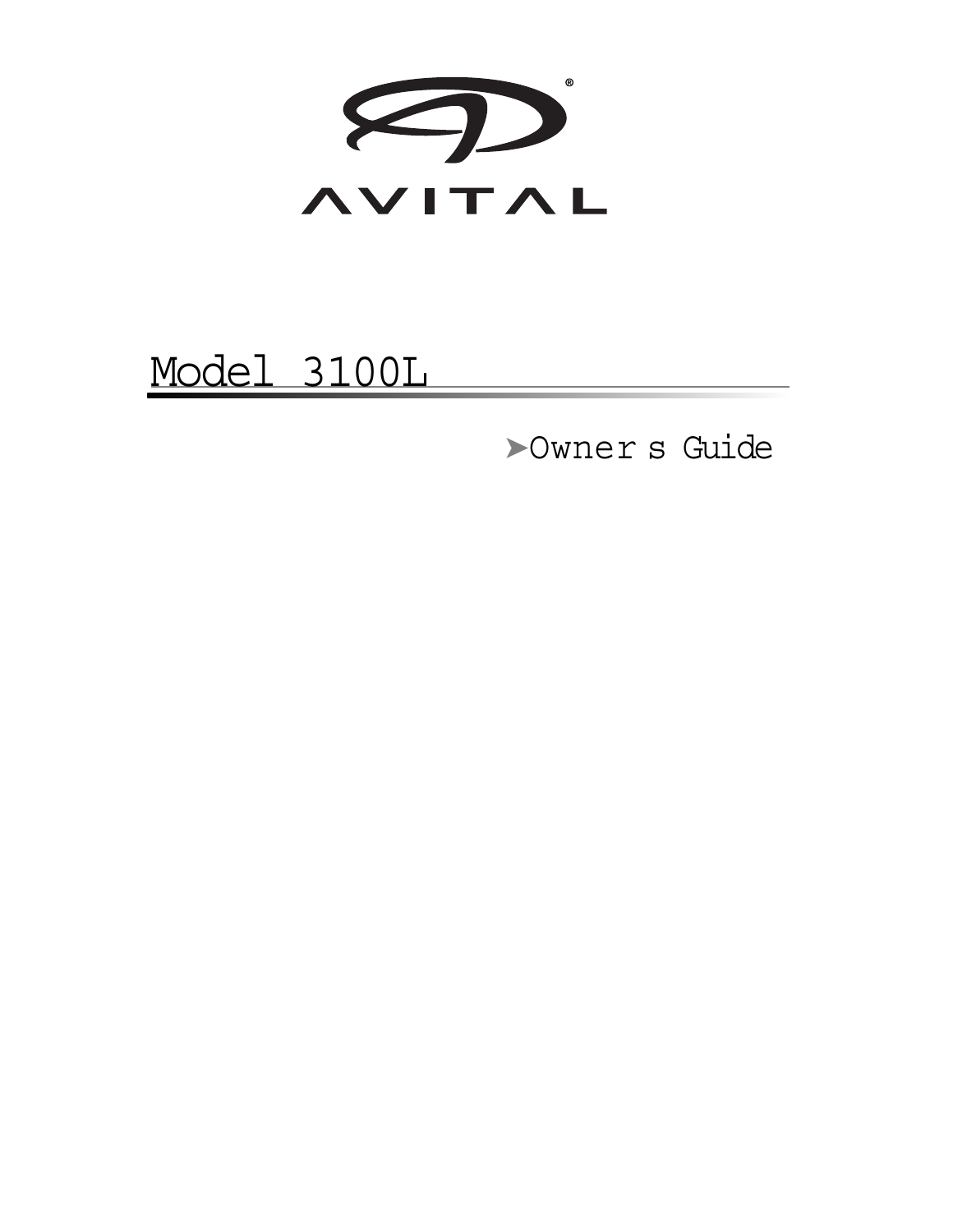### **Limited Lifetime Consumer Warranty**

For a period of one calendar year from the date of purchase of this auto-security device, Directed Electronics, Inc. promises to the ORIGINAL PURCHASER to repair or replace (with a comparable reconditioned model), free of cost, any electronic control module which proves to be defective in workmanship or material under normal use, SO LONG AS THE SYSTEM WAS SOLD, INSTALLED, AND SERVICED BY A PROFESSIONAL AUTO INSTALLER, AND REMAINS IN THE CAR IN WHICH THE SYSTEM WAS ORIGINALLY INSTALLED. If warranty service is necessary you must have a clear copy of your sales receipt containing all of the information shown on the following page.

After the first calendar year, from the date of purchase of this auto-security device, Directed Electronics, Inc., promises to the ORIGINAL PURCHASER to repair or replace (with a comparable reconditioned model) any electronic control module which proves to be defective in workmanship or material under normal use **FOR A CHARGE OF \$45.00,** SO LONG AS THE SYSTEM WAS SOLD, INSTALLED, AND SERVICED BY A PRO-FESSIONAL AUTO INSTALLER, AND REMAINS IN THE CAR IN WHICH THE SYSTEM WAS ORIGINALLY INSTALLED. If warranty service is necessary you must have a clear copy of your sales receipt containing all of the information shown on the following page.

This warranty contains the entire agreement relating to warranty and supersedes all previous and contemporaneous representations or understandings, whether written or oral. IN ANY EVENT, DEI IS NOT LIABLE FOR THE THEFT OF THE VEHICLE AND/OR ITS CONTENTS.

This warranty is void if the product has been damaged by accident, unreasonable use, neglect, improper service or other causes not arising out of defects in materials or construction. This warranty is nontransferable and does not apply to any unit that has been modified or used in a manner contrary to its intended purpose and does not cover batteries. The unit in question must be returned to the manufacturer, postage prepaid. This warranty does not cover labor costs for the removal, diagnosis, troubleshooting or reinstallation of the unit. For service on an out-of-warranty product a flat rate fee by model is charged. Contact your authorized dealer to obtain the service charge for your unit.

These systems are a deterrent against possible theft. Directed Electronics, Inc. is not offering a guarantee or insuring against the theft of the automobile or its contents and disclaims any liability for the theft of the vehicle and/or its contents. Directed Electronics does not authorize any person to create for it any other obligation or liability in connection with this security system.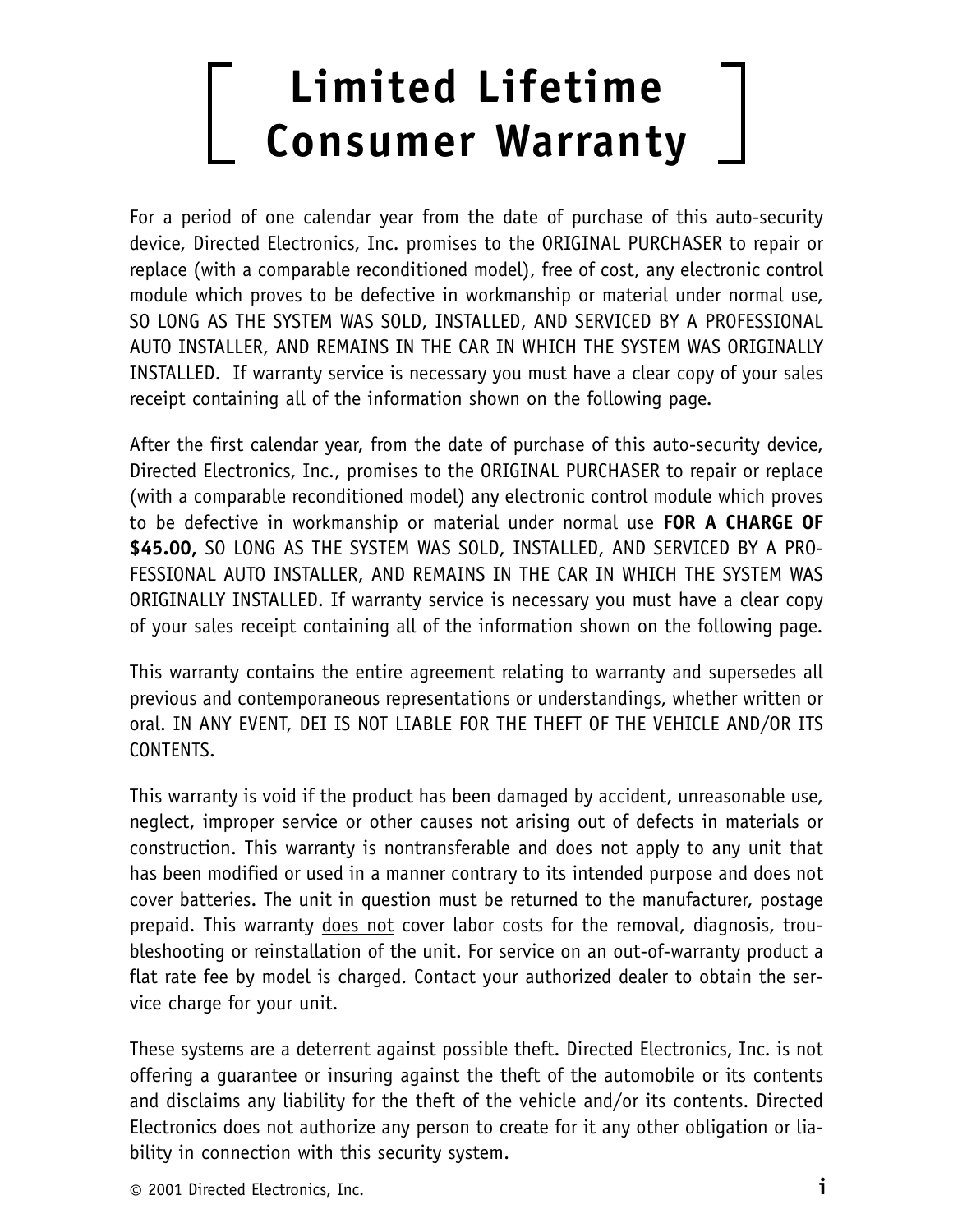TO THE MAXIMUM EXTENT ALLOWED BY LAW, ANY AND ALL WARRANTIES ARE EXCLUD-ED BY THE MANUFACTURER AND EACH ENTITY PARTICIPATING IN THE STREAM OF COM-MERCE THEREWITH. THIS EXCLUSION INCLUDES BUT IS NOT LIMITED TO THE EXCLU-SION OF ANY AND ALL WARRANTY OF MERCHANTABILITY AND/OR ANY AND ALL WAR-RANTY OF FITNESS FOR A PARTICULAR PURPOSE AND/OR ANY AND ALL WARRANTY OF NON-INFRINGEMENT OF PATENTS, IN THE UNITED STATES OF AMERICA AND/OR ABROAD. NEITHER THE MANUFACTURER OR ANY ENTITIES CONNECTED THEREWITH SHALL BE RESPONSIBLE OR LIABLE FOR ANY DAMAGES WHATSOEVER, INCLUDING BUT NOT LIMITED TO ANY CONSEQUENTIAL DAMAGES, INCIDENTAL DAMAGES, TOWING, REPAIR, REPLACEMENT, DAMAGES FOR LOSS OF TIME, LOSS OF EARNINGS, COMMERCIAL LOSS, LOSS OF ECONOMIC OPPORTUNITY AND THE LIKE. NOTWITHSTANDING THE ABOVE, MANUFACTURER DOES OFFER A LIMITED WARRANTY TO REPLACE OR REPAIR THE CONTROL MODULE AS DESCRIBED ABOVE. Some states do not allow limitations on how long an implied warranty will last or the exclusion or limitation of incidental or consequential damages. This warranty gives you specific legal rights, and you may also have other rights which vary from state to state.

#### **\$2,500 Limited Theft Protection Guarantee**

Terms and Conditions. Available only in the USA. In the event that your vehicle is stolen and not recovered, Directed Electronics, Inc. will refund to the original purchaser of the Avital system up to \$2,500 of your insurance deductible. This vehicle protection guarantee is valid only if:

- (1) The installation was performed by an authorized Avital dealer.
- (2) The warranty registration card is completed and mailed within ten (10) days of purchase.
- (3) At the time of the theft, the system was fully functional and not in "valet mode."
- (4) The vehicle and its contents were insured at the time of the theft.
- (5) The insurance company and the police have been notified and a written stolen vehicle report was issued by the Police Department.
- (6) No less than thirty (30) days *after* the police report was issued, you mail Directed Electronics, Inc. clear photocopies of the following documents:
	- a. Proof of Purchase OR provide the system model and name of the company that installed the system.
	- b. The stolen vehicle report issued by the police.
	- c. Insurance coverage documents for the stolen vehicle, clearly showing all the details, including the vehicle identification number and the insurance deductible amount.
	- d. A dated declaration signed by you the owner of the vehicle, attesting that the vehicle has been stolen for more than thirty (30) days and has not been recovered.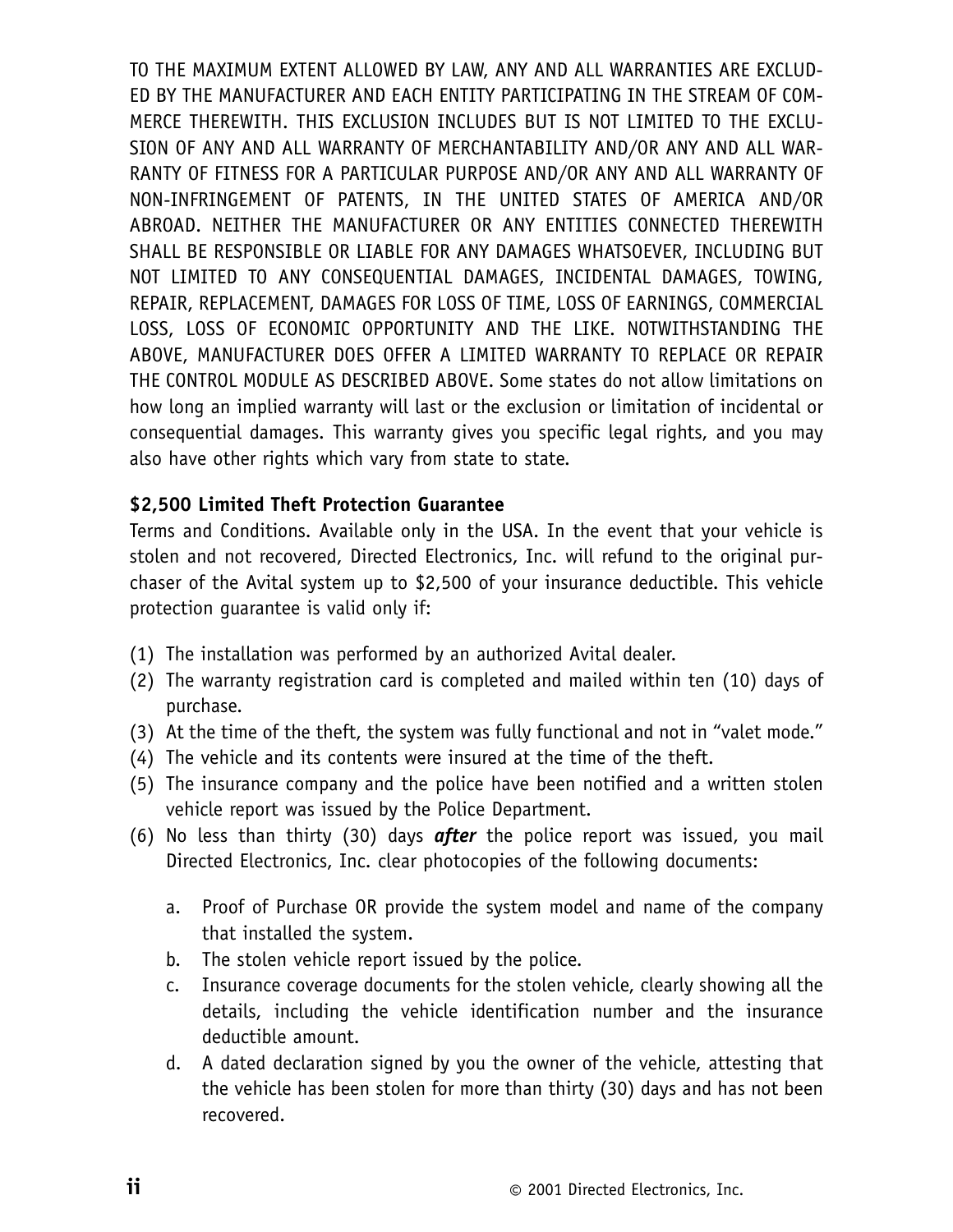This vehicle theft protection is effective for one (1) year from the date of purchase and is limited to one claim. This vehicle theft protection guarantee is valid only for the theft of the entire vehicle and specifically excludes any other considerations, including, but not limited to, damage caused to the vehicle, theft of parts, contents or any other consequential damages. Once Avital Technologies verifies that all the above listed terms and conditions have been met, a check for the insurance deductible (up to \$2,500) will be mailed within thirty (30) days.

Make sure you have all of the following information from your dealer:

A clear copy of the sales receipt, showing the following:

- Date of purchase
- Your full name and address
- Authorized dealer's company name and address
- Type of alarm installed
- Year, make, model and color of the automobile
- Automobile license number
- Vehicle identification number
- All security options installed on automobile
- Installation receipts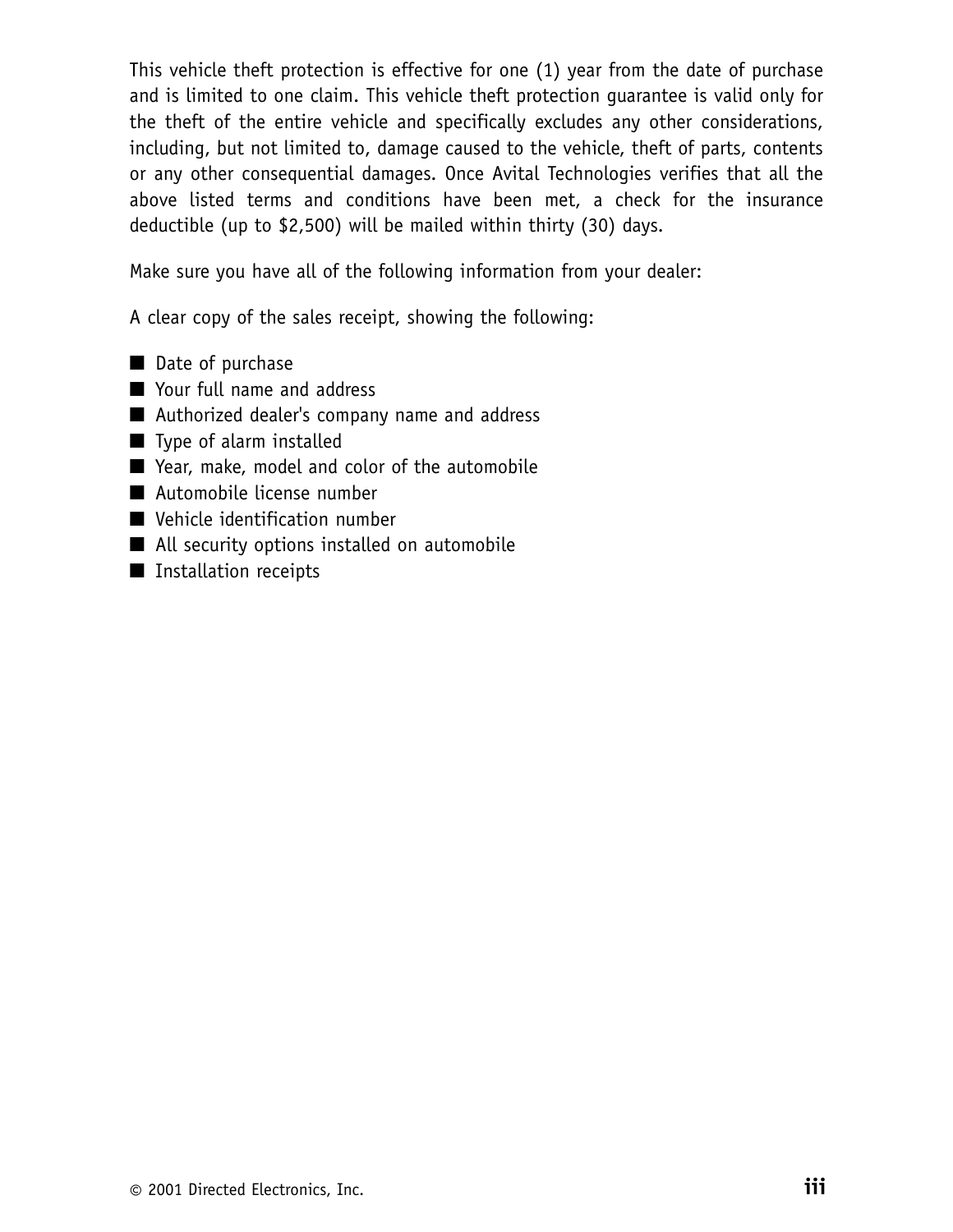# **Table of Contents**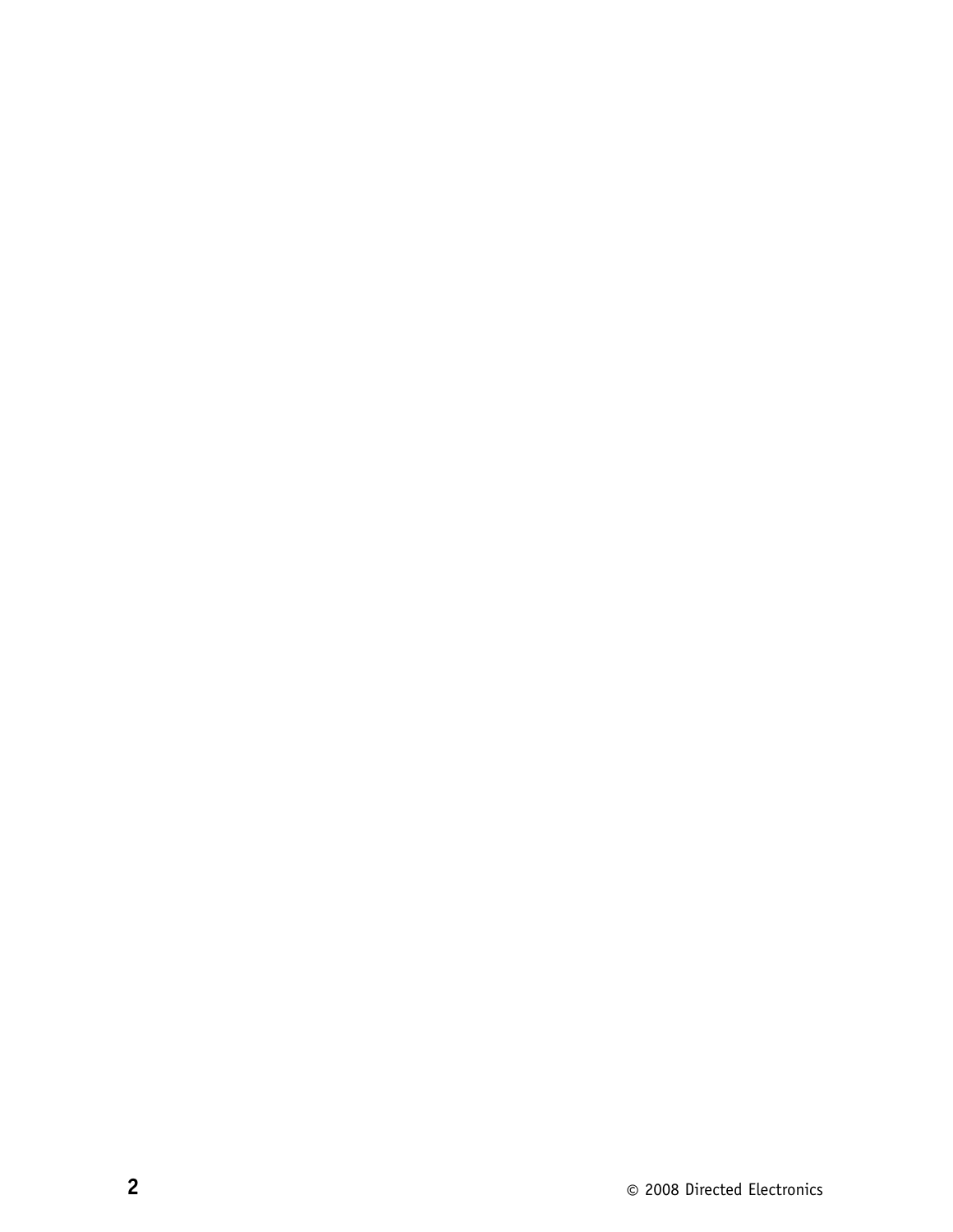## **What is Included**

- A control module
- Two 3-button remote transmitters
- A zone 2 impact sensor on-board the control module
- A high-powered siren
- A fault-proof starter interrupt on-board the control module
- An LED system status indicator
- A push-button Valet<sup>®</sup> switch

# **Important Information**

Congratulations on the purchase of your state-of-the-art vehicle security system. This system has been designed to provide years of trouble-free operation. By carefully reading this guide prior to using your system, you will maximize the use of this product and its features.

#### **System Maintenance**

Your vehicle security system has no specific maintenance requirements. The remote transmitter is powered by a lightweight 3-volt lithium battery that will last approximately one year under normal use. When the battery begins to weaken, the LED on the remote transmitter will dim and you will notice reduced operating range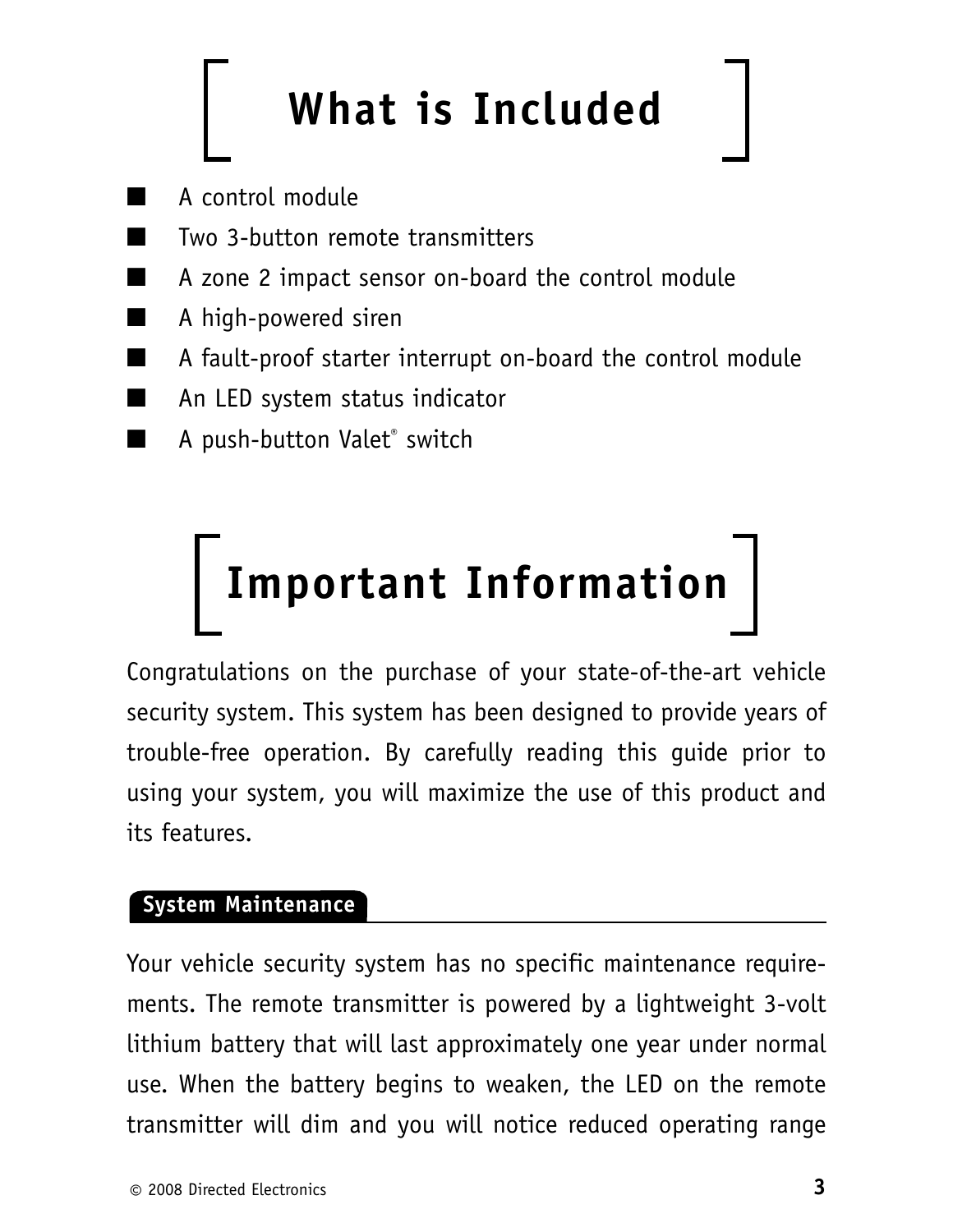when using the remote transmitter. To access the battery for replacement, remove the rear cover of the remote with a small, flat-blade screwdriver.

#### **Your Warranty**

Your warranty card must be returned and the barcode serial number must not be removed. If the warranty card is not returned, no warranty will be honored on your unit. It is also necessary to keep your proof of purchase, which reflects that the product was installed by an authorized dealer. Make sure you receive the warranty card from your dealer.

#### **FCC/ID Notice**

This device complies with Part 15 of FCC rules. Operation is subject to the following conditions: (1) This device may not cause harmful interference, and (2) This device must accept any interference received, including interference that may cause undesired operation.

**Caution:** Changes or modifications not expressly approved by the party responsible for compliance could void the user's authority to operate this device.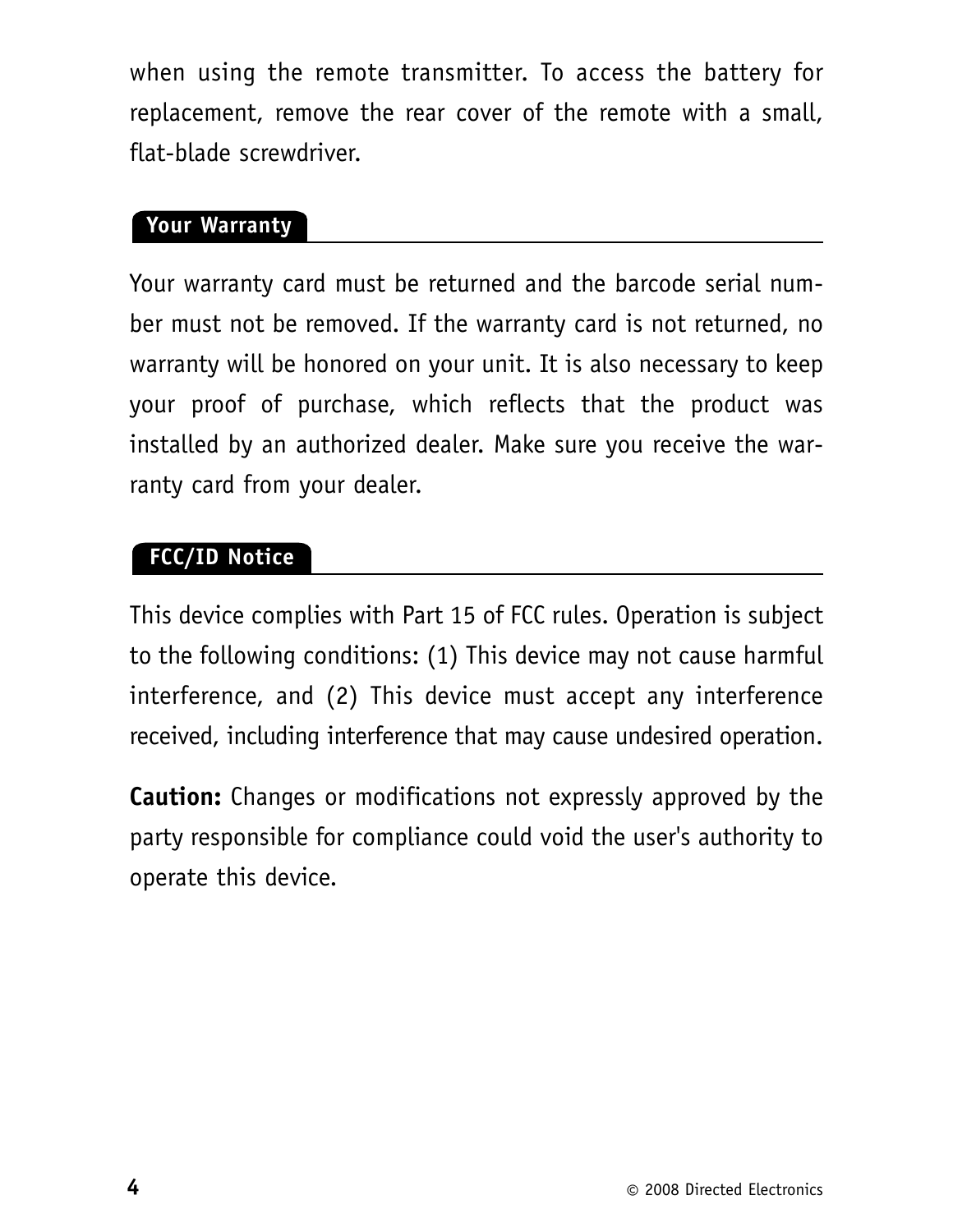## **Remote Functions**

This system is programmable, making it possible to assign any remote button to any specific receiver function. The remote initially comes programmed with Standard Configuration, but may also be customized by an authorized dealer. The buttons in all of the instructions in this manual correspond to a Standard Configuration remote.

#### **Standard Configuration**

### **Button**

The arm/disarm/panic functions are usually controlled by  $\mathbf{C}$ .

### **Button**

An optional accessory function (such as trunk release), remotecontrolled silent arm/disarm, and remote-controlled Valet® are usually controlled by  $\mathbb{R}$ . (Silent arm/disarm and remotecontrolled Valet work by pressing  $\blacksquare$  for less than one second. An optional accessory can be controlled by pressing and holding  $\Box$ for 1.5 seconds.)

This accessory output controls \_\_\_\_\_\_\_\_\_\_\_\_\_\_\_\_\_\_\_\_\_\_\_\_\_\_\_\_.

### **K** Button

A user-assigned convenience or expansion option that you have added to your system can be activated by pressing  $\blacktriangleright$ . This accessory output controls\_\_\_\_\_\_\_\_\_\_\_\_\_\_\_\_\_\_\_\_\_\_\_\_\_\_\_\_\_.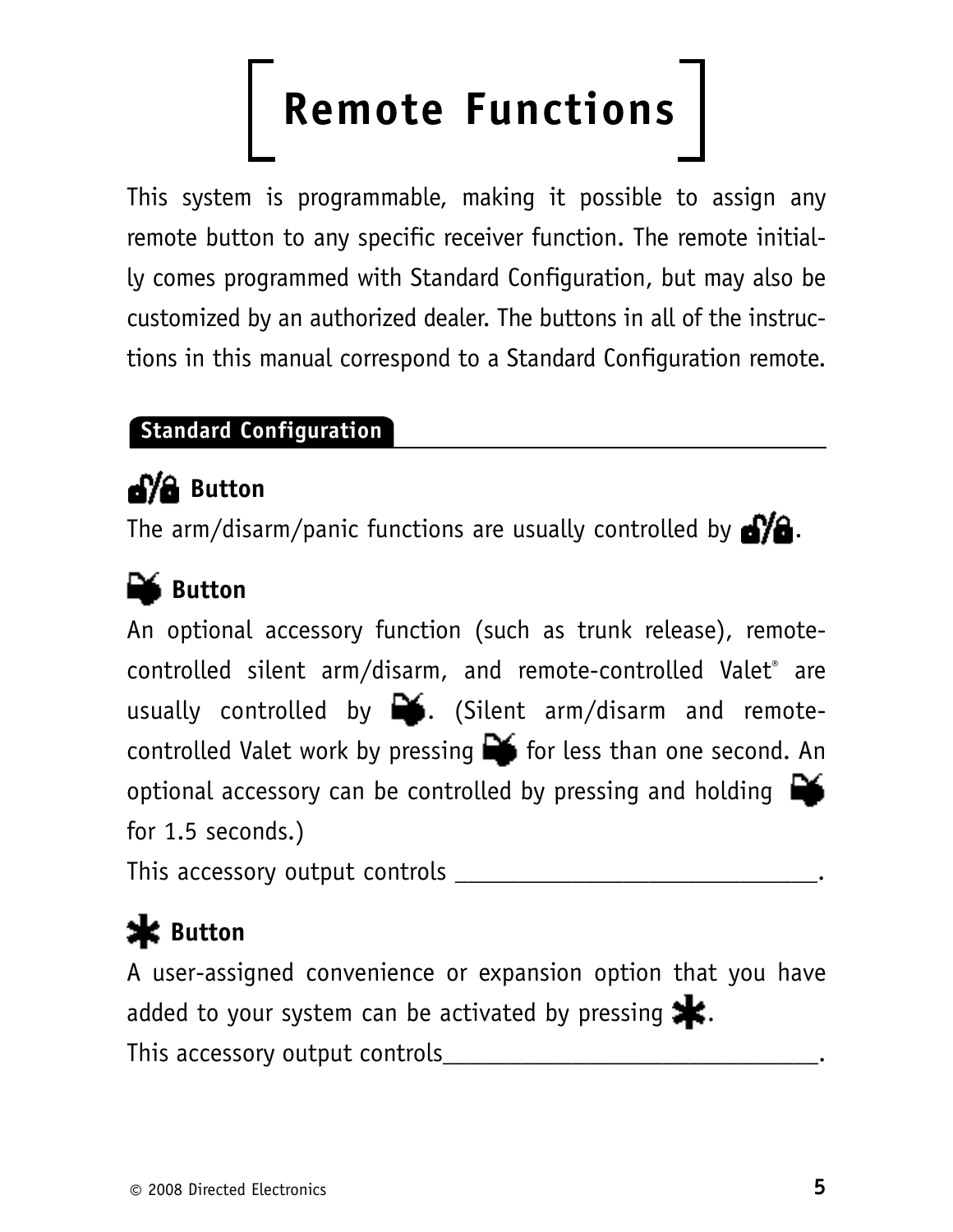## **Using Your System**

The remote buttons indicated in this manual correspond to a standard configuration remote, unless otherwise specified.

#### **Arming**

You can arm the security system by pressing  $\sqrt{2}$  for one second. When the system arms, you will hear a short siren sound (chirp) and the parking lights will flash once. If the power door locks are controlled by the system, the doors will also lock. Once armed, the LED system status indicator will flash once per second to indicate that the system is actively protecting your vehicle. If you hear a second chirp after arming and notice that the LED system status indicator is flashing in a grouped pattern, this signals Bypass Notification. Bypass Notification is described in detail in the Diagnostics section of this manual.

Your security system can also be programmed for Passive Arming. With Passive Arming, the system automatically arms itself 30 seconds after the ignition has been turned off and the last door has been closed. During the 30-second Passive Arming countdown, the LED system status indicator will flash twice as fast as it does when the system is armed. If the system is programmed for Passive Arming, care must be taken to prevent the keys from being locked in the vehicle.

**NOTE:** If any protected entry point, such as a door or switch-protected trunk or hood, is open, Passive Arming will not engage. Additionally, each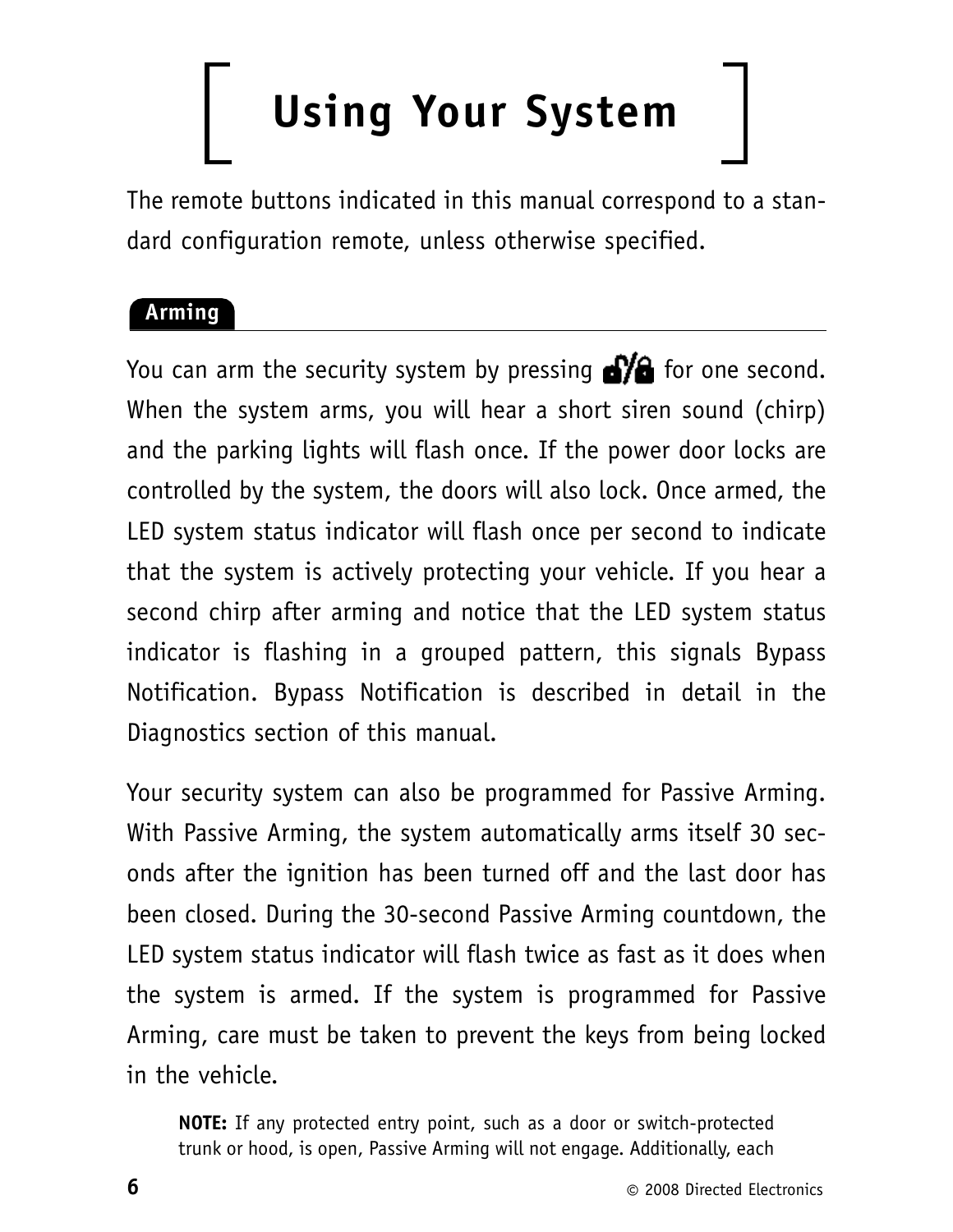time a sensor is triggered during the Passive Arming countdown, the countdown starts over.

Arming your security system protects your vehicle to the following degrees:

- Light impacts trigger a **warn-away** response, causing the siren to chirp and the parking lights to flash for a few seconds.
- Heavy impacts trip a **trigger sequence**, which consists of the siren sounding continuously and the parking lights flashing for 30 seconds.
- If a door is opened, the siren immediately starts chirping and the parking lights start flashing to provide an instant response. Three seconds later, the siren output changes to a continuous blast. This two-stage **progressive response** allows you time to disarm the security system with your remote, in case the door is inadvertently opened while the system is armed.
- Turning on the ignition key triggers the same two-stage progressive response as opening a door.
- The fault-proof starter interrupt prevents the vehicle's starter from cranking.

#### **Disarming**

Press  $\bigotimes$  to disarm the security system when it is already armed. If the power locks are controlled by the system, the doors will also unlock. Disarming is confirmed when the parking lights flash twice and the siren emits two chirps. The LED system status indicator will also stop flashing. The siren chirping either four or five times when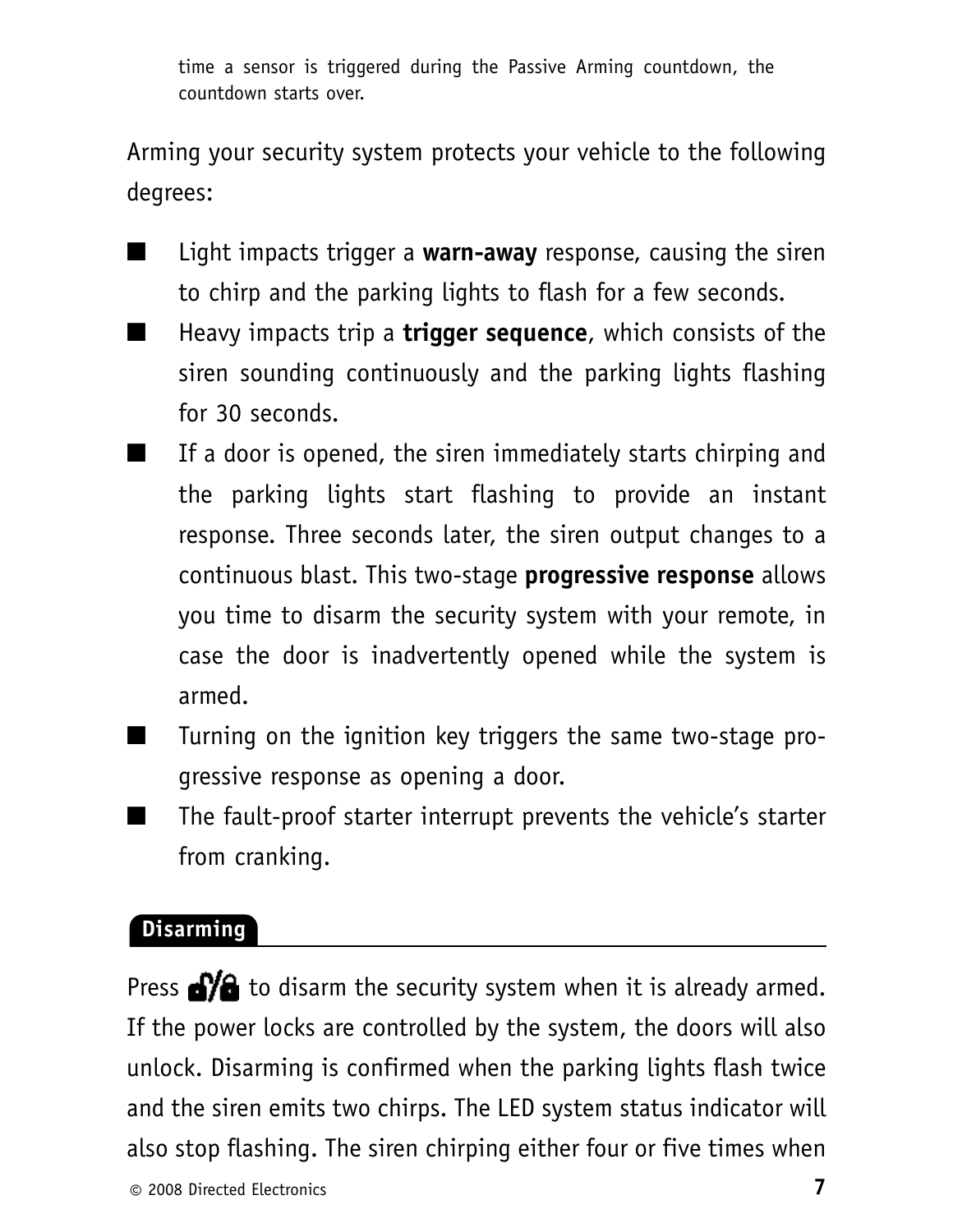disarming indicates Tamper Alert, which is described in the Diagnostics section of this guide.

#### **Disarming Without a Remote**

If your remote is lost or damaged, you can manually disarm your vehicle security system. To disarm the system without a remote, you must have the vehicle's ignition key and know where the Valet switch is located. Be sure to check with your installer at the time of installation for the location of the Valet switch.



To disarm the security system, turn the ignition key on and press the Valet switch within 15 seconds. The system should



now disarm. If the system does not disarm, you may have waited too long to press the Valet switch; turn the ignition off and repeat the process.

#### **Location of Valet Switch\_\_\_\_\_\_\_\_\_\_\_\_\_\_\_\_\_\_\_\_\_\_\_\_\_\_\_\_\_\_\_\_\_**

#### **Panic Mode**

If you are threatened in or near your vehicle, you can press  $\triangle$ for 1.5 seconds to trigger Panic Mode on your security system and attract attention. The siren will sound and the parking lights will flash for 30 seconds. To stop the Panic Mode at any time, press **aya** again.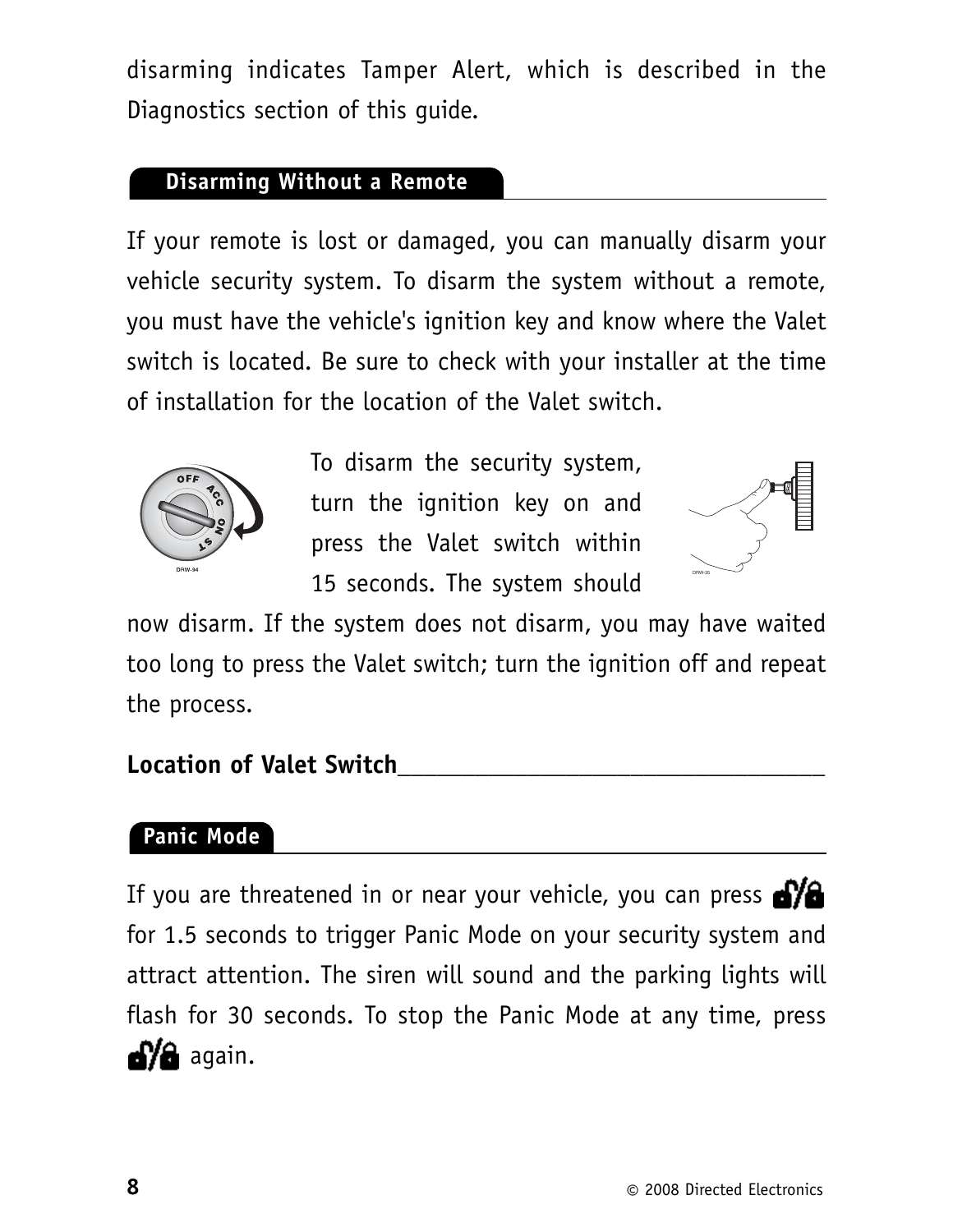#### **Remote-Controlled Silent Arm/Disarm**

Use remote-controlled silent arm/disarm to temporarily turn off the arm or disarm chirps by briefly pressing  $\Box$  before either arming or disarming. The confirmation chirp(s) will then be eliminated for that one operation only. To permanently turn off the arm and disarm chirps, contact your installation dealer.

**NOTE:** The warn-away response to lighter impacts is bypassed if the system is armed using remote-controlled silent arm/disarm. This ensures that the siren does not chirp in an environment where you do not want chirps to be emitted. The system is still capable of being triggered by heavier impacts; only the warn-away response generated by light impacts is bypassed.

#### **Valet Mode**

Valet Mode prevents your security system from arming and triggering either automatically or with the remote. In Valet Mode, the system will not arm, but all convenience functions (door locks, trunk release, etc.) remain operational. This feature is useful when washing or servicing your vehicle. You can access Valet Mode either manually or from the remote.

To enter or exit Valet Mode with the Valet switch:



- 1. Turn the ignition on.
- 2. Turn the ignition off.
- 3. Press and release the Valet switch within 10 seconds.



The LED system status indicator will light solidly if you are entering Valet Mode and will turn off if you are exiting Valet Mode.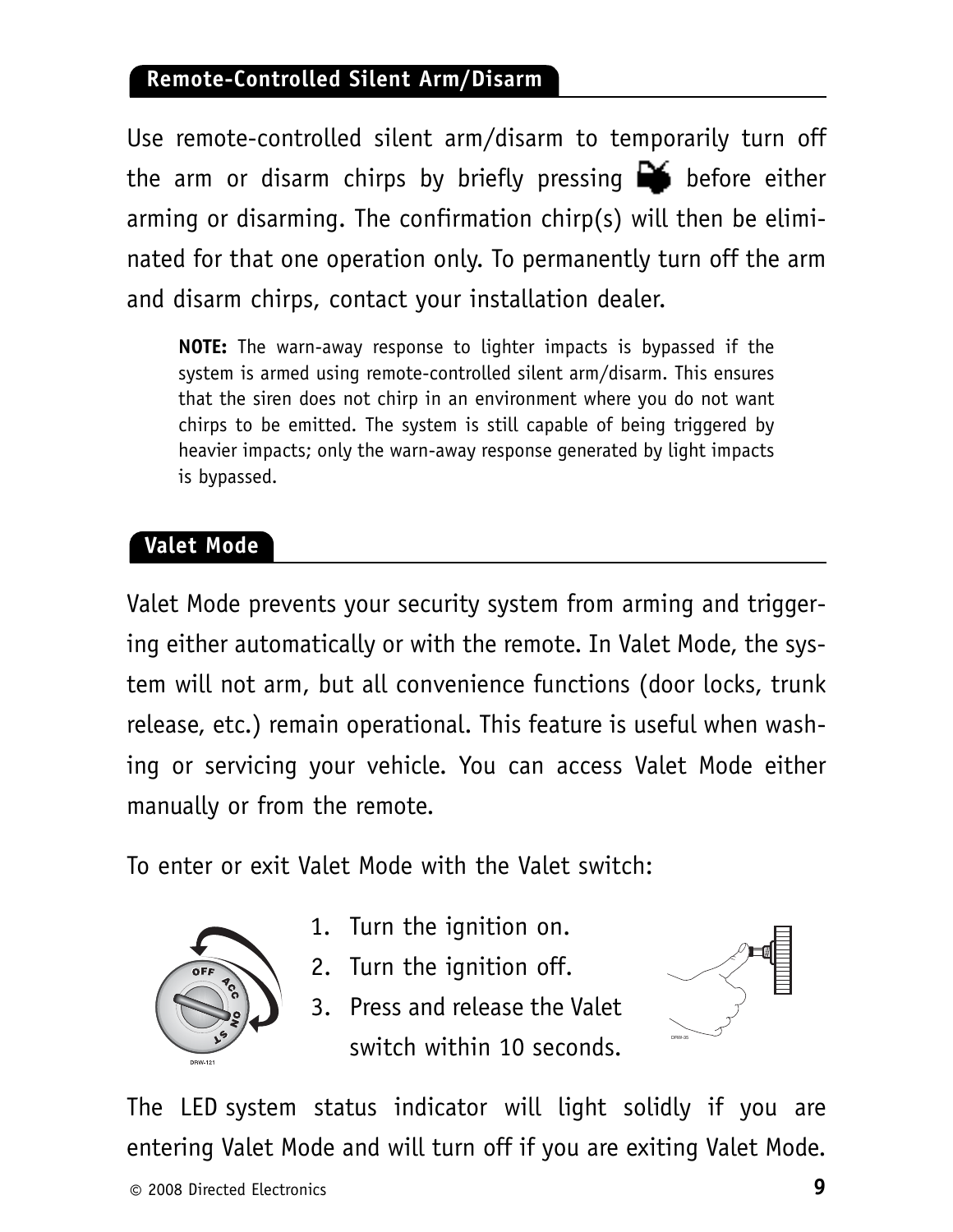#### **Remote-Controlled Valet**

You can also enter or exit Valet Mode by using the remote:

- 1. Open any vehicle door.
- 2. Press  $\mathbf{d}/\mathbf{d}$ .
- 3. Press  $\blacksquare$ .
- 4. Press **S/G** again.

The LED system status indicator will light solidly if you have entered Valet Mode and will turn off if you have exited Valet Mode.

#### **Nuisance Prevention® Circuitry**

Your security system has Nuisance Prevention Circuitry™ (NPC™ ) to prevent annoying false alarms. This circuitry is designed to prevent repetitive trigger sequences due to faulty door pinswitches or environmental conditions such as thunder, jackhammers, airport noise, etc.

Here's how it works: If the alarm is triggered by the same sensor or switch three times within a 60 minute period, your system interprets this pattern of triggers as false alarms. After the third trigger, the NPC™ ignores, or bypasses, that sensor or switch (along with any other sensors or switches sharing the same zone) for 60 minutes. If the bypassed sensor is triggered again while it is already being bypassed, the 60-minute bypass period will start over. This ensures that a sensor that is continually being triggered will remain bypassed.

**10 10 a**  $\bullet$  **10 b 2008** Directed Electronics The vehicle doors are protected differently by NPC™. If your secu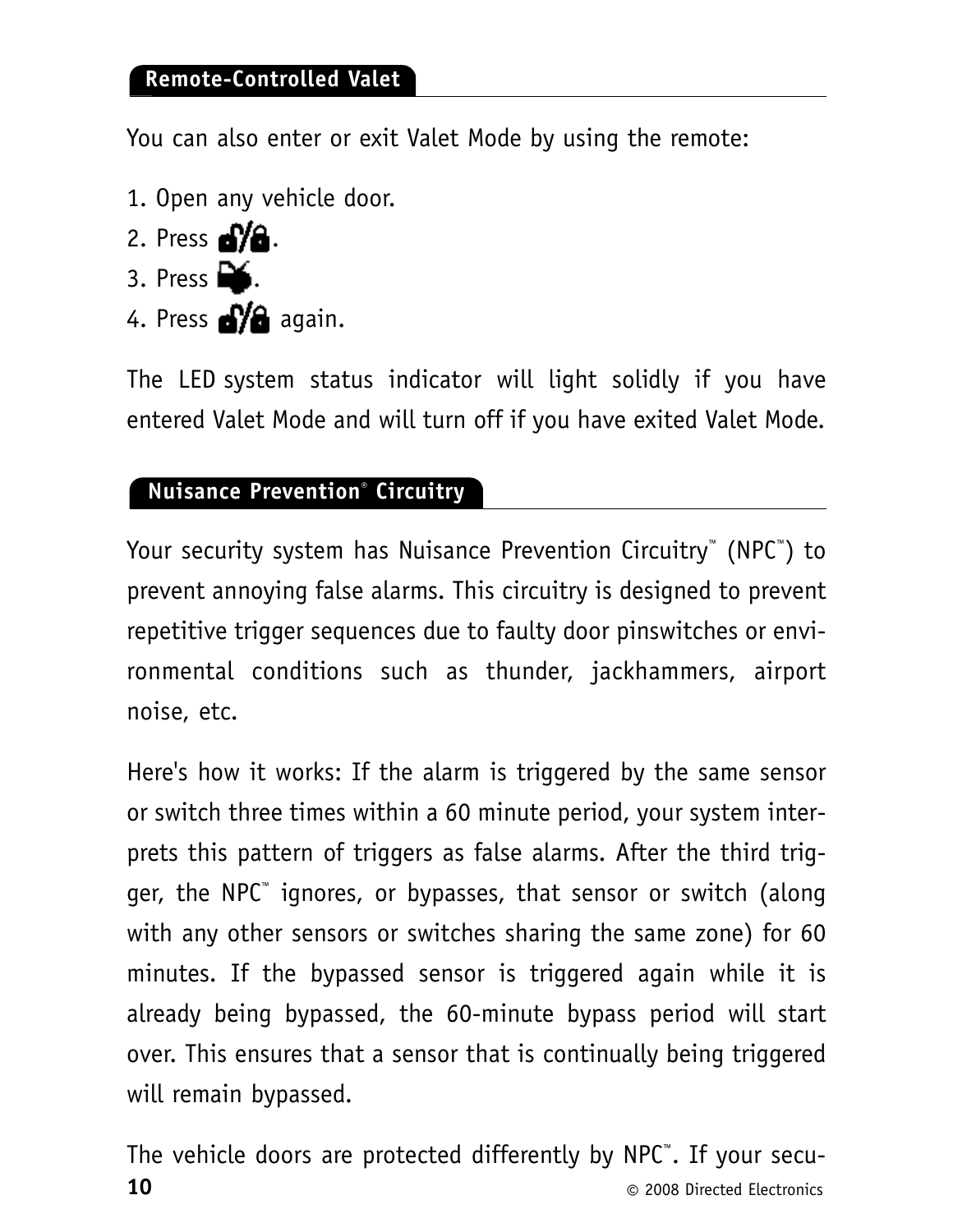rity system is triggered by an open door for three, full 30-second cycles (one and one half minutes), the system will bypass the doors until the trigger ceases.

**NOTE**: Arming and disarming the system does not reset the NPC™ . The only ways to reset a bypassed zone are for that zone not to be triggered for 60 minutes or to turn the ignition key on. When testing your system, it is important to remember that NPC™ can cause zones to be bypassed and appear to not work. If five chirps are heard when disarming the system, NPC™ has been engaged. To clear the NPC™ memory, simply turn the ignition key on.



The microprocessor at the heart of your system has the ability to constantly monitor all of the switches and sensors connected to it. It can detect any faulty switches or sensors and prevent them from disabling the entire system. It can also record and report any triggers that occur when you are away from your vehicle.

#### **Arming Diagnostics**

If the system is armed at the same time that an input is active (door opening, sensor triggering, etc.), you will hear one chirp to indicate arming and a second chirp a few seconds later to indicate Bypass Notification. A Bypass Notification chirp means that the system ignores the input that was active when the system was armed, until that input ceases. Three seconds after that input ceases, the system will resume normal monitoring. For example, if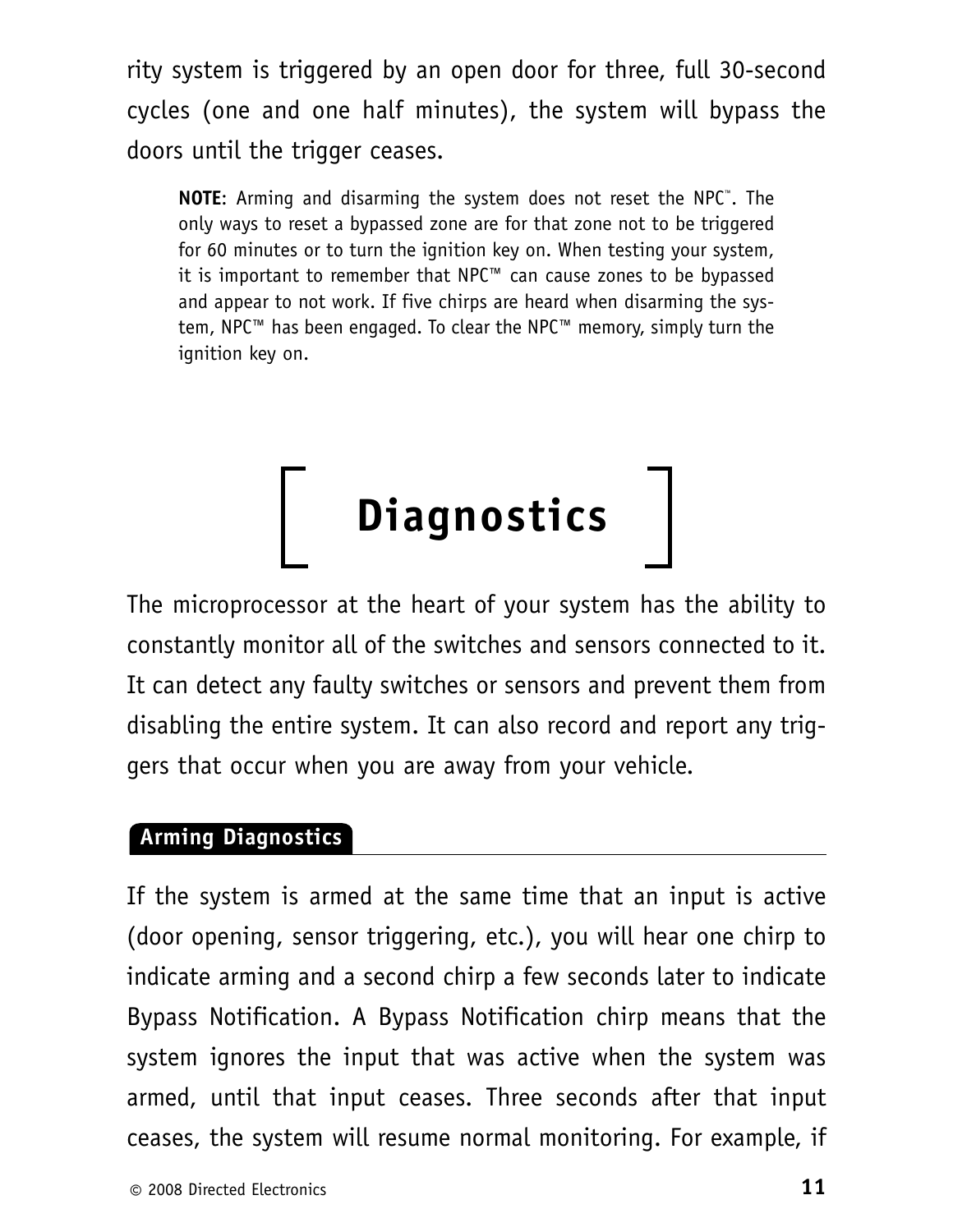your vehicle has an interior light exit delay and you arm the system before the light turns off, you may hear a Bypass Notification chirp. Three seconds after the light turns off, however, normal monitoring resumes.

**NOTE:** Bypass Notification does not occur when the system is in remotecontrolled silent arm/disarm mode or if the chirps have been programmed not to sound.

#### **Disarming Diagnostics**

Your system has a Tamper Alert feature that notifies you of system triggers that occur while you are away from your vehicle. If you hear four chirps when you disarm, this indicates that the system was triggered in your absence. If you hear five chirps when you disarm, this indicates that a specific zone was triggered so many times that the NPC™ has bypassed that zone. In both cases, the pattern of the flashing LED system status indicator indicates which zone was triggered (see Table of Zones). The LED does not, however, report when warn-away responses have activated; it only reports triggered sequences. The system retains this information in its memory and will continue to chirp four or five times each time the system is disarmed, until the next time the ignition is turned on.

#### **Table of Zones**

A zone is represented by the number of LED flashes used by the system to identify a particular type of input. Standard input assignments are listed in the following table, along with spaces to write in any optional sensors or switches that you have had installed.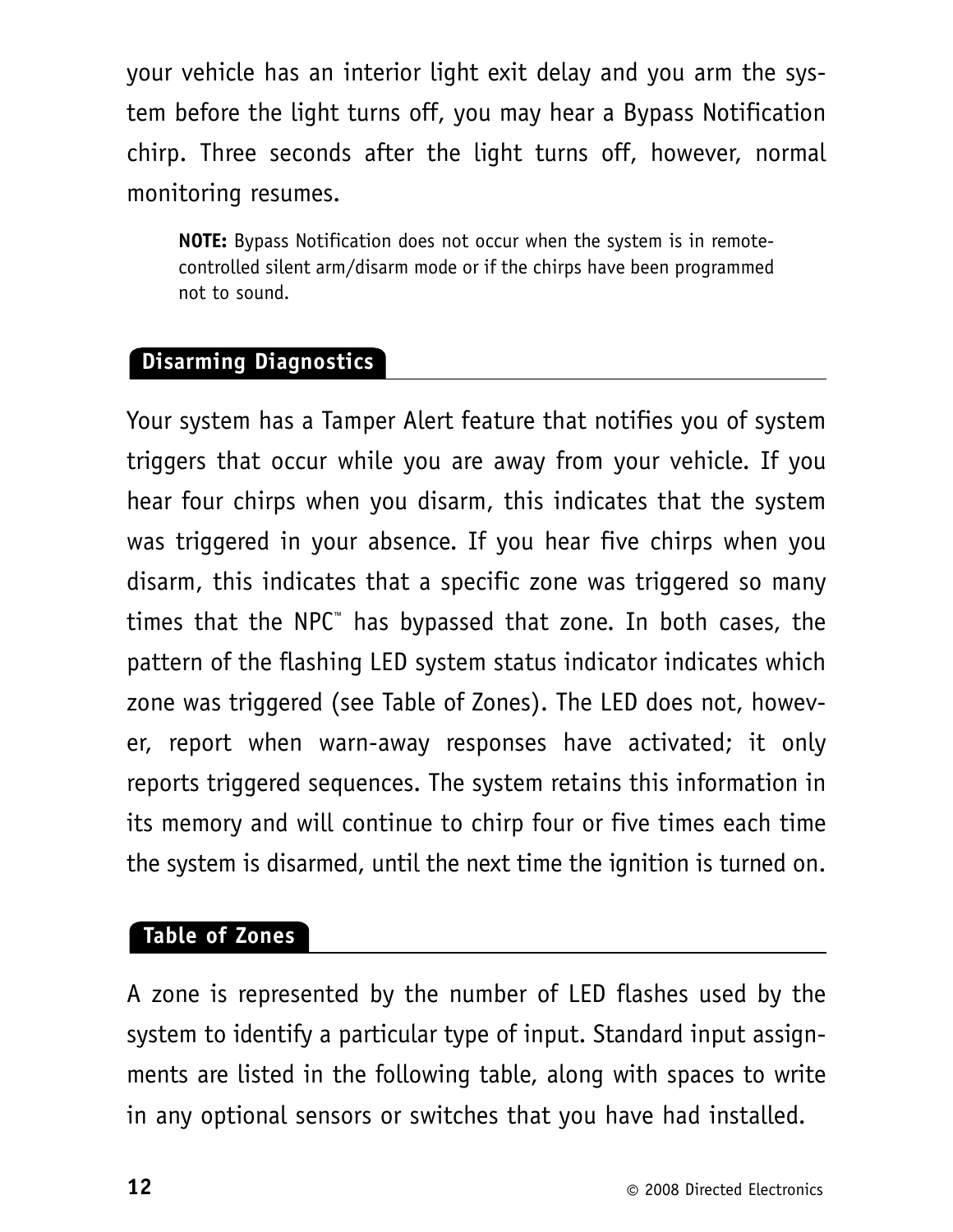| <b>ZONE</b><br>(Number of<br>LED Flashes) | <b>DESCRIPTION</b>                                         | <b>DEALER-INSTALLED</b><br><b>OPTIONS</b> |
|-------------------------------------------|------------------------------------------------------------|-------------------------------------------|
|                                           | Instant trigger for optional sensor,<br>hood or trunk pins |                                           |
| 2                                         | A heavier impact detected by<br>the on-board impact sensor |                                           |
| 3                                         | Door switch trigger                                        |                                           |
| 5                                         | Ignition trigger                                           |                                           |

**NOTE:** The LED does not report when the warn-away response has been activated; it only reports triggered sequences.

### **Code Hopping Technology**

The receiver and remote use mathematical formulas called algorithms to change their codes each time the remote is used. This Code Hopping Technology has been developed to increase the security of the unit. By following this set code sequence, the receiver and remote stay synchronized, even if the remote is used out of range of the vehicle. If, however, the remote is pressed many times out of range, or the battery is removed, the remote may get temporarily out of sync and fail to operate the system. To resynchronize the remote, simply press  $\mathbf{s}$  several times within range of the vehicle. The system will automatically resynchronize and the remote will respond normally.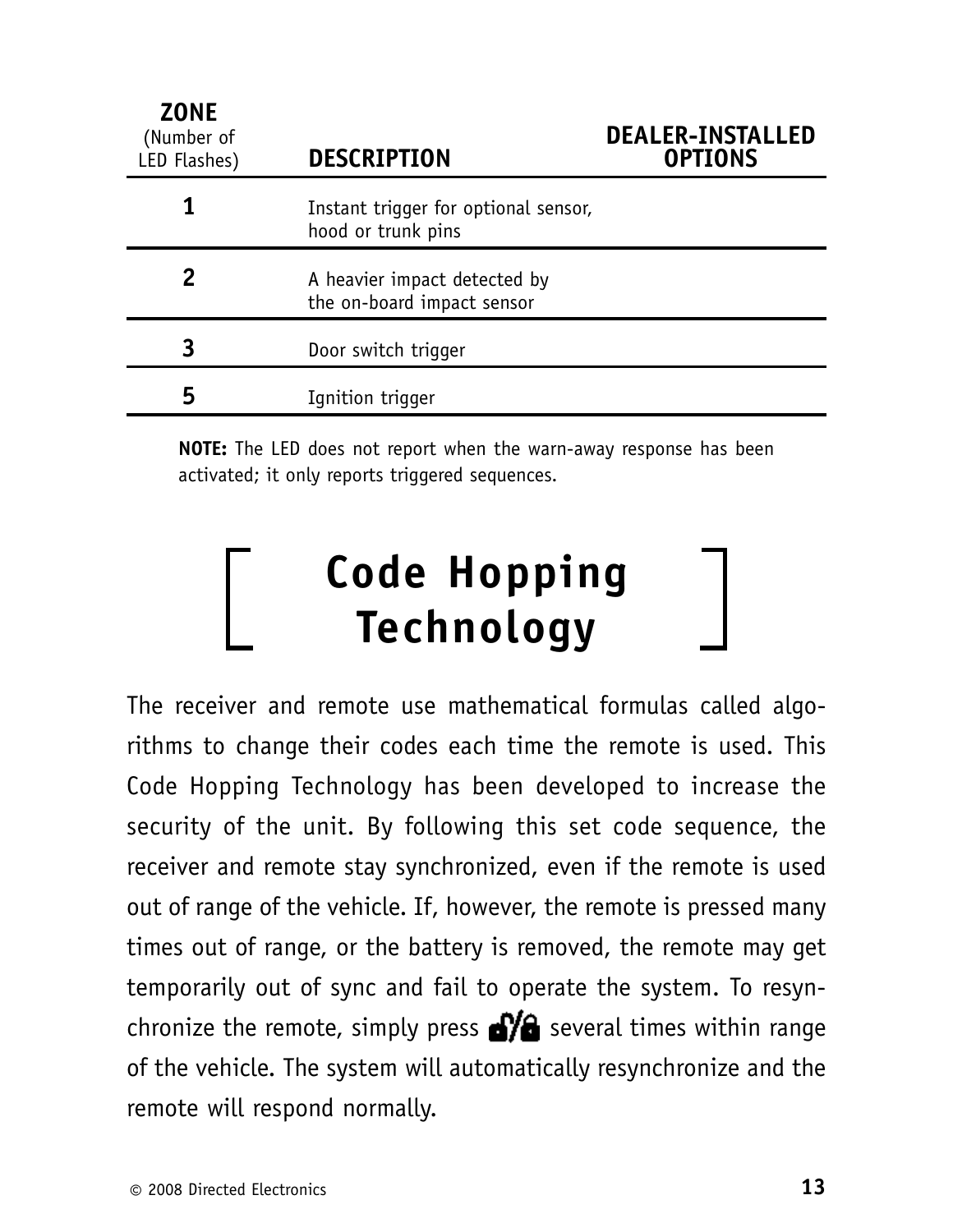## **High Frequency**

Your system transmits and receives at 434 MHz. This provides a cleaner spectrum with less interference and a more stable signal. Enjoy a phenomenal increase in range, even in areas with high radio interference.



Programming options control your system's normal, operational set-up. Most options do not require additional parts, but some may require installation labor.

This system's programming options are listed below, with the factory default settings in **bold**:

- **Active arming** (only with the remote) or passive arming (automatic arming 30 seconds after the last vehicle door is closed).
- **Active door locking** (only when arming with the remote) or passive door locking (selectable only when Passive Arming has been programmed).
- Arming and disarming confirmation siren chirps can be programmed **on** or off.
- Ignition controlled door lock feature, **on** or off. With this feature on, the doors will lock three seconds after the ignition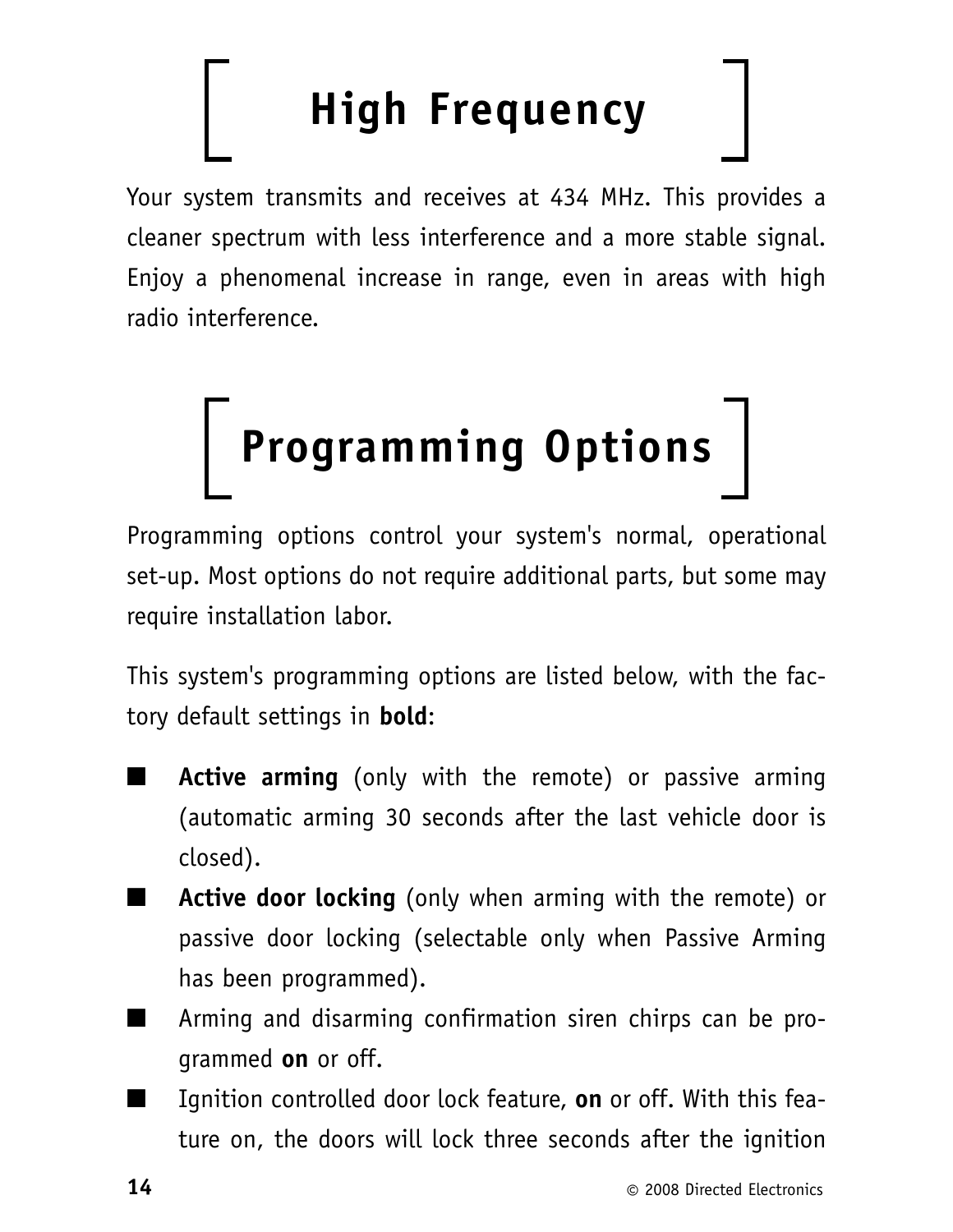key is turned on, and unlock when the ignition is turned off. The system also prevents the doors from locking when the ignition is turned on while any vehicle door is open.

### **Security & Convenience Expansions**

Listed below are some of the many expansion options available for use with your system. Please consult your dealer for a detailed explanation of all the available options.

**Audio Sensor:** Metal on glass, glass cracking, and breaking glass produce distinctive acoustic signatures. The 506T audio sensor uses a microphone to detect these sounds, and then analyzes them with proprietary acoustic software to determine if the glass has been tampered with or broken.

**Backup Battery:** The 520T Backup Battery ensures that the system stays armed, triggers the alarm and keeps the optional starter interrupt active if main battery power is disconnected.

**Field Disturbance Sensor:** An invisible dome of coverage is established by the 508D "radar" sensor. Your security system will respond to any intrusions into this field by initiating the triggered sequence.

**Power Locks:** This system offers lock outputs that can control some manufacturers' power door lock systems. For other systems, additional parts may be required.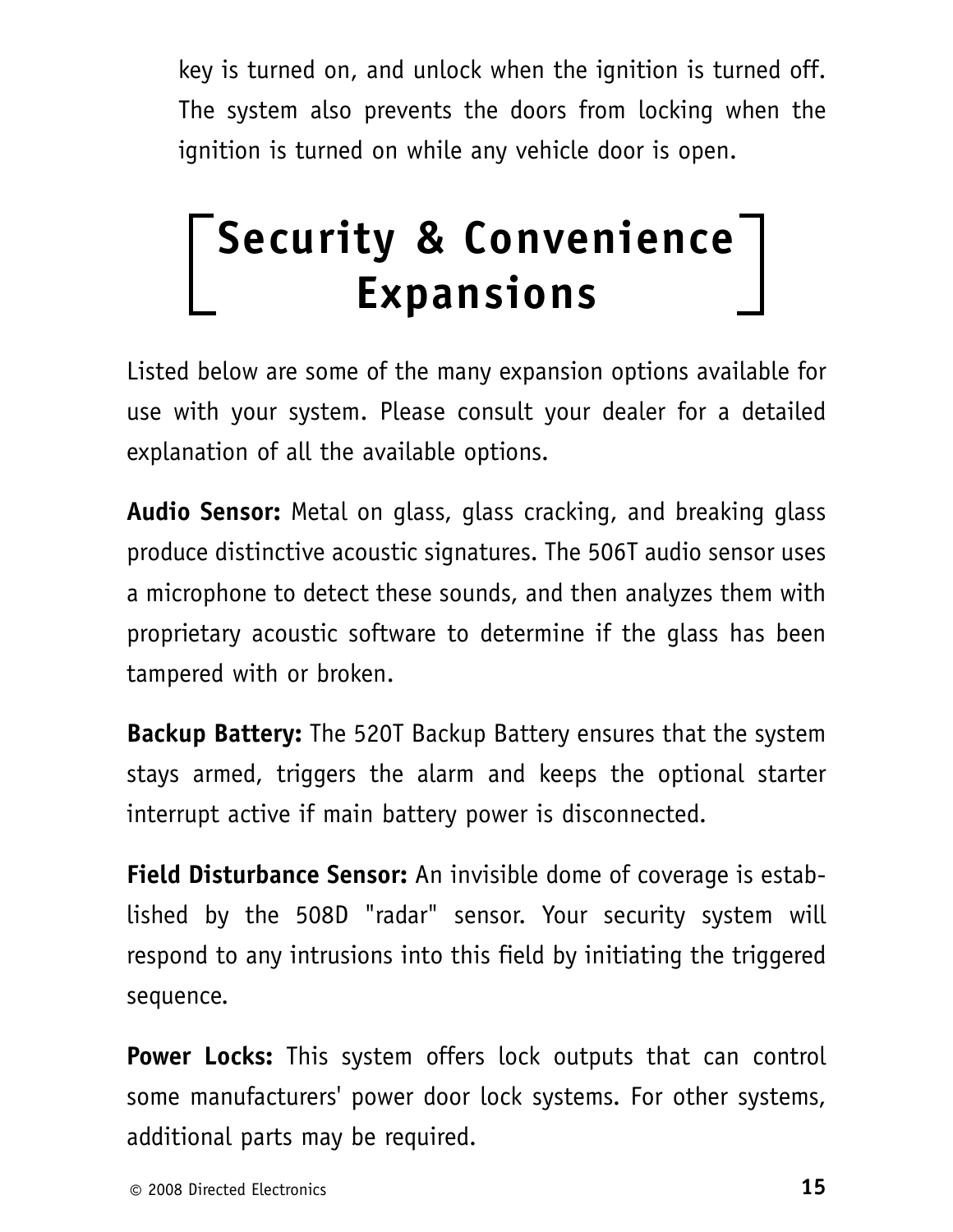**Power Trunk Release:** The **the delay** output of the system can operate a factory power release for the vehicle's trunk or hatch. An optional relay is required. If the factory release is not power-activated, then DEI's 522T trunk release solenoid can be added in most cases.

**Power Window Control:** Automatic power window control is provided with the 529T and 530T systems. These options operate power windows, by rolling them up, down, or both up and down. The 530T also offers one-touch switch operation.

**Valet™ Start System:** For the ultimate in convenience, the Valet Start System can start your vehicle, monitor engine functions and activate your climate control system with a push of a button! Overrev protection, open-hood lockout, brake pedal shutoff and automatic timer shutoff are included. (This option is available only for fuel-injected, automatic-transmission vehicles.)

## **Installation Options**

Installation options may require additional parts or labor. Please consult your dealer.

**Interior Light Illumination:** The interior domelight can be configured to illuminate for 30 seconds after the alarm is disarmed. If the system is rearmed during that 30-second period, the interior light illumination will terminate until the alarm is disarmed again. This option may require a relay to be added to some vehicles.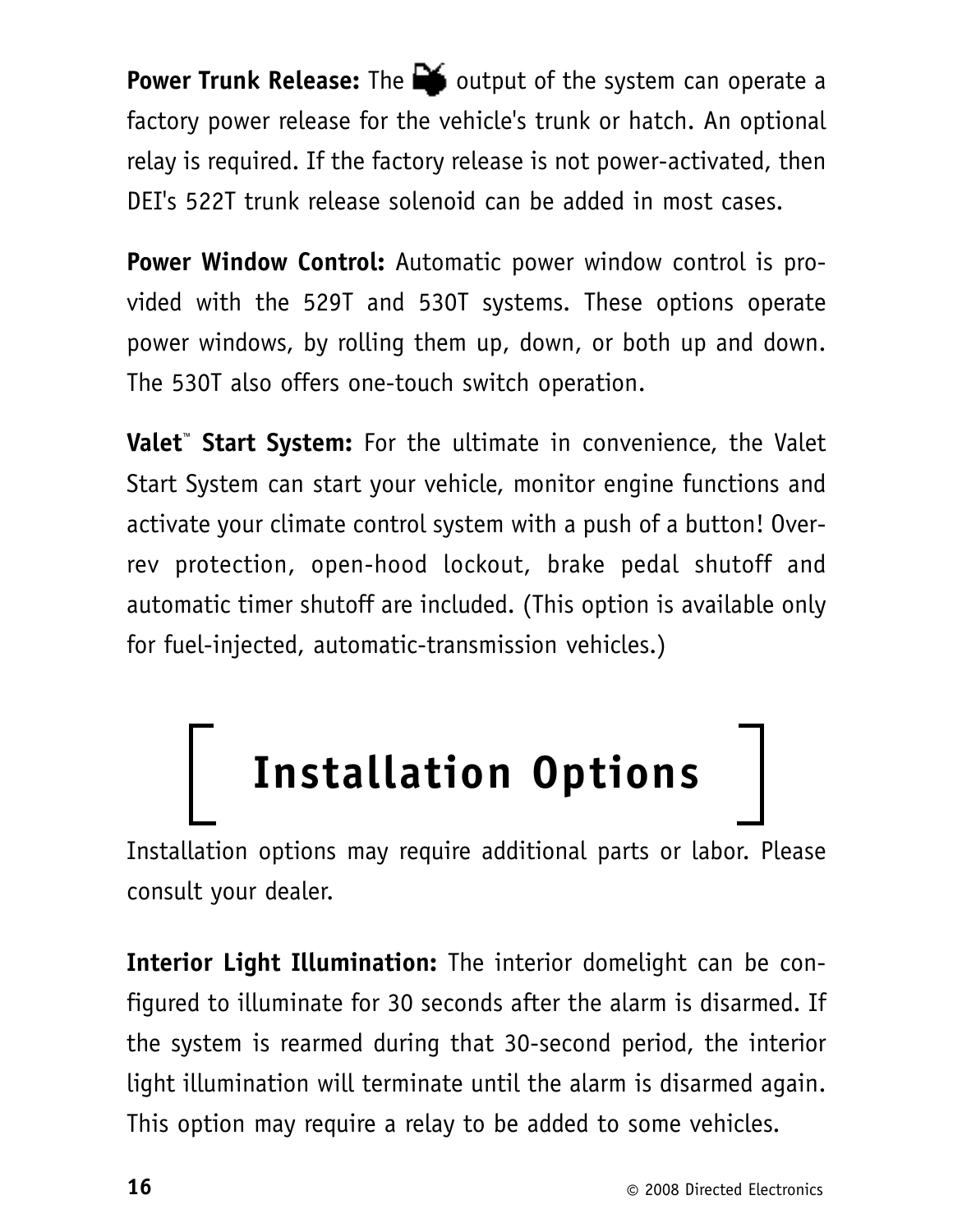## **Glossary of Terms**

**Control Module:** The "brain" of your security system. Usually hidden underneath the dash area of the vehicle. It houses the microprocessor that monitors your vehicle and controls all of the security system's functions.

**Fault-Proof Starter Interrupt:** Located on-board the control module, this is an automatic switch controlled by the security system that prevents the starter from cranking whenever the system is armed. The vehicle is never prevented from cranking when the system is disarmed, in Valet Mode, or if the starter interrupt fails.

**Impact Sensor:** A dual-stage shock sensor, located on-board the control module, that detects impacts to the vehicle.

**Input:** Any physical connection to the security system. An input can be provided through a sensor, pinswitch or by existing systems in the vehicle, such as ignition or courtesy lights.

**LED:** A red light mounted inside the vehicle, at a location determined by the installer. The LED indicates the status of your system and also reports triggers and faults in the system or sensors.

**Siren:** A noise generating device, usually installed in the engine compartment of the vehicle. The siren generates the chirps and tones heard when the system is triggered.

**Remote:** A hand-held, remote control that operates the various functions of the security system.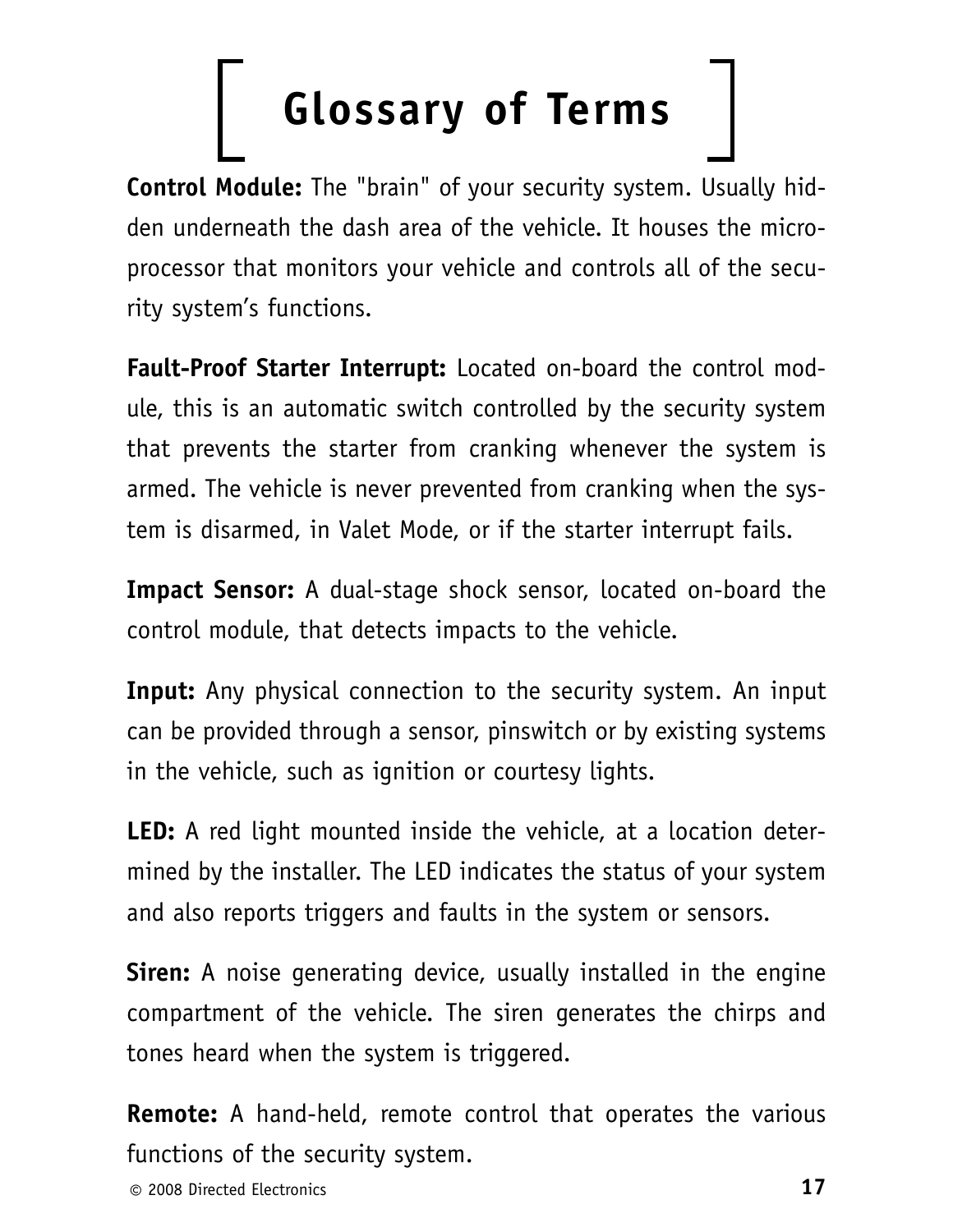**Trigger or Triggered Sequence:** The "setting off" or "tripping" of the alarm. A triggered sequence consists of the siren sounding and the parking lights flashing for 30 seconds.

**Valet Switch:** A small, push-button switch mounted inside the vehicle, at a location determined by the installer. This switch is used to override the alarm when a remote is lost or damaged, or can be used to put the system into Valet Mode.

**Warn-Away Response:** Light impacts to the vehicle generate the warn-away response, which consists of several seconds of siren chirps and flashing parking lights.

**Zone:** A zone is a separate input that the alarm recognizes as unique. Each input to the system is connected to a particular zone. Two or more inputs may share the same zone.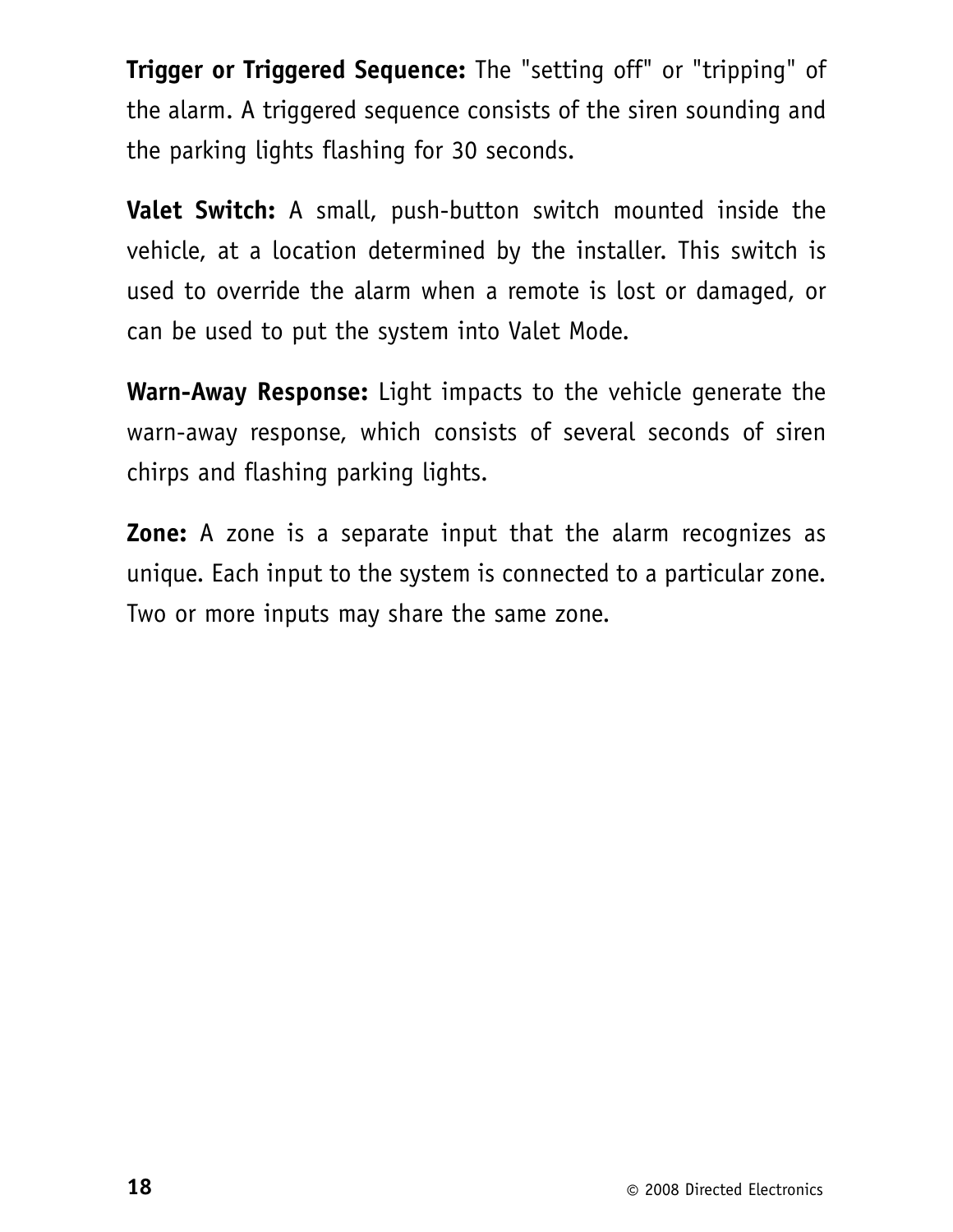#### **To arm using your remote:**

 $\blacksquare$  Press  $\blacksquare$  on your remote for one second. When the system arms, you will hear a short siren sound, or chirp, and see the parking lights flash once. If the vehicle's power door locks are controlled by the system, the doors will lock.

#### **Disarming:**

■ Press **ay** again. You will hear two chirps, and the parking lights will flash twice. If the power door locks are controlled by the system, the doors will unlock.

#### **Disarming without a remote:**

■ Turn on the ignition. Press the Valet switch within 15 seconds. The system should now disarm. If it does not disarm, you may have waited too long to press the Valet switch; turn the ignition off and on and try again.

#### **Remote-controlled silent arm/disarm:**

■ Press briefly before arming or disarming, and the confirmation chirp(s) will be eliminated for that one operation only.

#### **Panic Mode:**

■ Press **of a** for 1.5 seconds, and you will enter Panic Mode. The siren will sound and the parking lights will flash for 30 seconds. To stop Panic Mode at any time, press  $\mathbf{a}$  on the remote again.

#### **To enter or exit Valet Mode with the Valet switch:**

■ Turn the ignition to the ON position, then turn to the OFF position. Press and release the Valet switch within 10 seconds.

#### **Remote-controlled Valet:**

■ You can also enter or exit Valet Mode by using the remote. First, open any vehicle door. Then press  $\mathbf{P}$  **A**. Press  $\mathbf{P}$  again. The LED system status indicator will light solidly if you have entered Valet Mode and will turn off if you have exited Valet Mode.

 $\chi$ 

 $\chi$